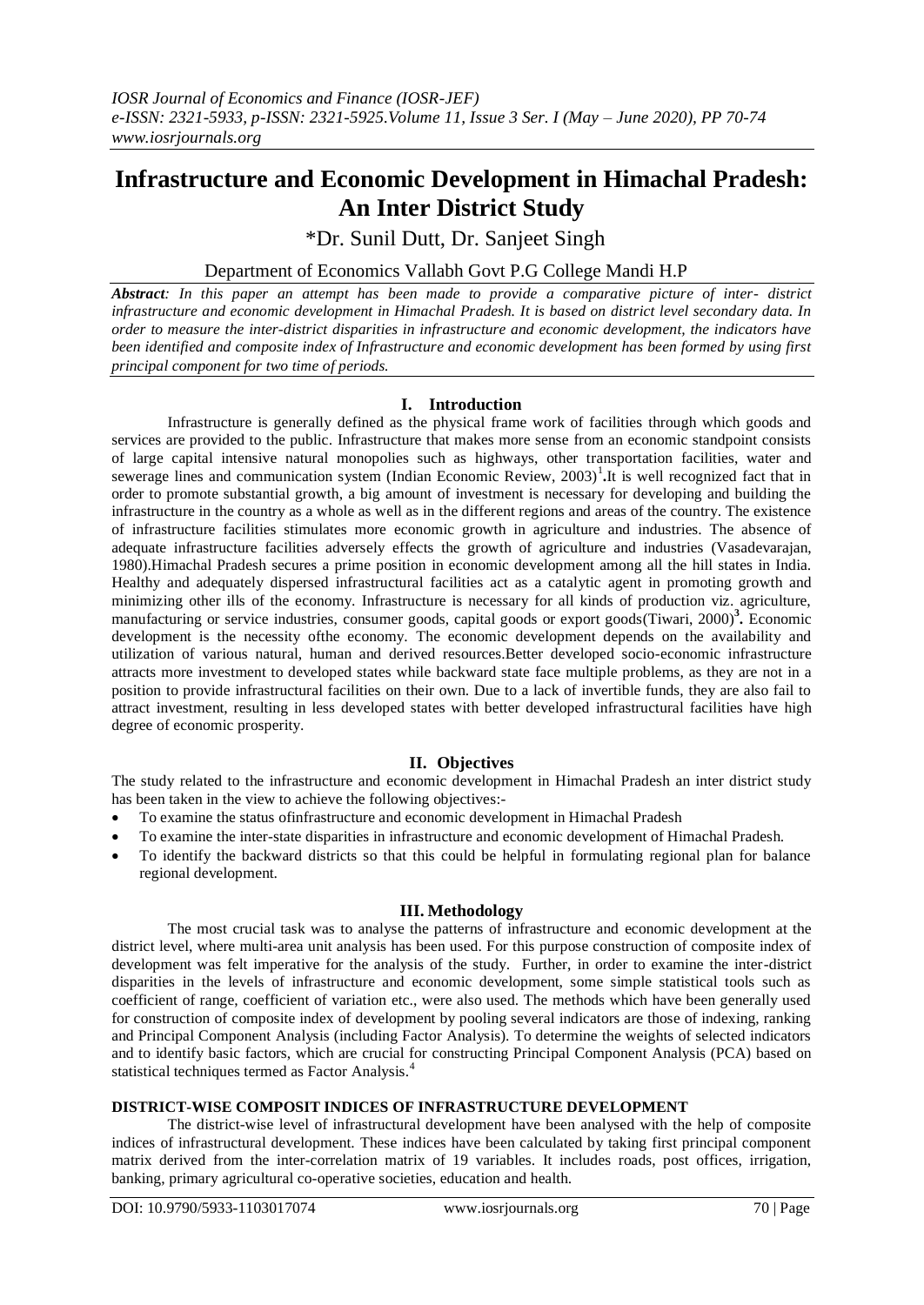The inter-correlation matrices of the selected 19 variables of infrastructural development separately for the years 2000-01 and 2010-11.

The composite index of infrastructure development for each district at two selected point of time was computed. Such an index for 2000-01 was computed using the following equation:

 $ID_1 = (-0.875)Z_1 + (0.897)Z_2 + (-0.834)Z_3 + (0.890)Z_4 + (.891)Z_5 + (-0.855)Z_6 + (0.837)Z_7 + (-0.172)Z_8 + (-0.837)Z_9$  $0.716$ )Z<sub>9</sub> +  $(0.734)Z_{10}$  +  $(-0.894)Z_{11}$  +  $(0.897)Z_{12}$  +  $(-0.846)Z_{13}$ +  $(0.930)Z_{14}$  + $(0.830)Z_{15}$  +  $(-0.825)Z_{16}$  +  $(0.915)Z_{17} + (-0.888)Z_{18} + (0.205)Z_{19}$  ------ (I)

Where ID<sub>1</sub> is composite index of infrastructure development for a district,  $Z_1$ ,  $Z_2$ ,  $Z_3$ , --------  $Z_{19}$  are the standardized values of variables and figures in parentheses are factor loading or weights. The above equation (1) shows that the coefficient of correlation of infrastructural development ranges between + 0.93 to - 0.89.

The composite index of infrastructure development of a district for 2010-11 was prepared by using the following equation:

 $ID_2 = (-0.856)Z_1 + (0.912)Z_2 + (-0.802)Z_3 + (0.911)Z_4 + (.899)Z_5 + (-0.778)Z_6 + (0.774)Z_7 + (-0.110)Z_8 + (-0.110)Z_8$  $0.677$ ) $Z_9$  +  $(0.797)Z_{10}$  +  $(-0.754)Z_{11}$  +  $(0.841)Z_{12}$  +  $(-0.802)Z_{13}$ +  $(0.935)Z_{14}$  + $(0.891)Z_{15}$  +  $(-0.850)Z_{16}$  +  $(0.919)Z_{17} + (-0.849)Z_{18} + (0.380)Z_{19}$  --------- (I)

Where ID<sub>2</sub> is composite index of infrastructure development for a district,  $Z_1$ ,  $Z_2$ ,  $Z_3$ , --------  $Z_{19}$  are the standardized values of variables and figures in parentheses are factor loading or weights.

The district-wise indices are shown in Table 1. All the districts have been ranked according to their level of socio-economic infrastructural development during the two selected year i.e. 2000-01 and 2010-11. The rank correlation coefficient was statistically significant at 1 per cent level of significance. Inter temporal analysis of the indices as shown that there was no significant change in the ranking pattern during 2001-11 as rank correlation coefficient was 0.99

| Sr. No. | Districts    | 2000-01 |                | 2010-11       |                |
|---------|--------------|---------|----------------|---------------|----------------|
|         |              | Index   | Rank           |               |                |
| 1.      | Bilaspur     | 3.98    | 11             | Index<br>3.77 | Rank<br>11     |
| 2.      | Chamba       | 17.40   | 3              | 14.74         | $\overline{4}$ |
| 3.      | Hamirpur     | 0.00    | 12             | 0.00          | 12             |
| 4.      | Kangra       | 8.33    | $\tau$         | 8.25          | $\mathcal{I}$  |
| 5.      | Kinnaur      | 30.22   | $\mathfrak{2}$ | 26.94         | 2              |
| 6.      | Kullu        | 16.40   | $\overline{4}$ | 14.84         | 3              |
| 7.      | Lahaul&Spiti | 45.07   |                | 44.76         |                |
| 8.      | Mandi        | 8.06    | 8              | 6.95          | 8              |
| 9.      | Shimla       | 14.12   | 5              | 12.72         | 5              |
| 10.     | Sirmour      | 10.87   | 6              | 9.66          | 6              |
| 11.     | Solan        | 6.70    | 9              | 6.32          | 9              |
| 12.     | Una          | 5.71    | 10             | 5.64          | 10             |
|         | 13.92        | 12.88   |                |               |                |
|         | 12.59 11.67  |         |                |               |                |

|  |  | Table 1: District-wise Indices of Infrastructure Development of H.P. |  |  |
|--|--|----------------------------------------------------------------------|--|--|
|  |  |                                                                      |  |  |

-------------------------------------------------------- Rank correlation coefficient is  $= 0.99$ 

It is observed from the Table 1 that the level of infrastructural development in Himachal Pradesh during 2000-01, district Lahaul&Spiti was at the top, followed by Kinnour, Chamba and Kullu. While in the same period district Hamirpur was at the bottom, followed by Bilaspur and Una. In 2010-11 the comparative levels of infrastructure development as reflected in the ranking of the districts did not show any significant change. The absolute average index for the state as a whole has not changed significantly as it decreased marginally by 1.04 points during the 2001-11. The value of coefficient of variance increased from 90.45 in 2000-01 to 90.57 in 2010-11. This indicates that the disparities in the level of infrastructure development have increased during the period.

C.V. 90.45 90.57 -----------------------------------------------

#### **DISTRICT-WISE COMPOSIT INDICES OF ECONOMIC DEVELOPMENT**

To analysed the extent of inter-district disparities in terms of various indicators of economic development. Economic development index is prepared with the help of per capita income, urban population, main worker, agricultural worker, net sown area, area under commercial crops, cropping intensity, irrigation intensity, fertilizer consumption, registered factories, factory workers, small scale industrial units, literacy rate and household with latrine (toilets) facilities. It is now imperative to present an aggregated picture for different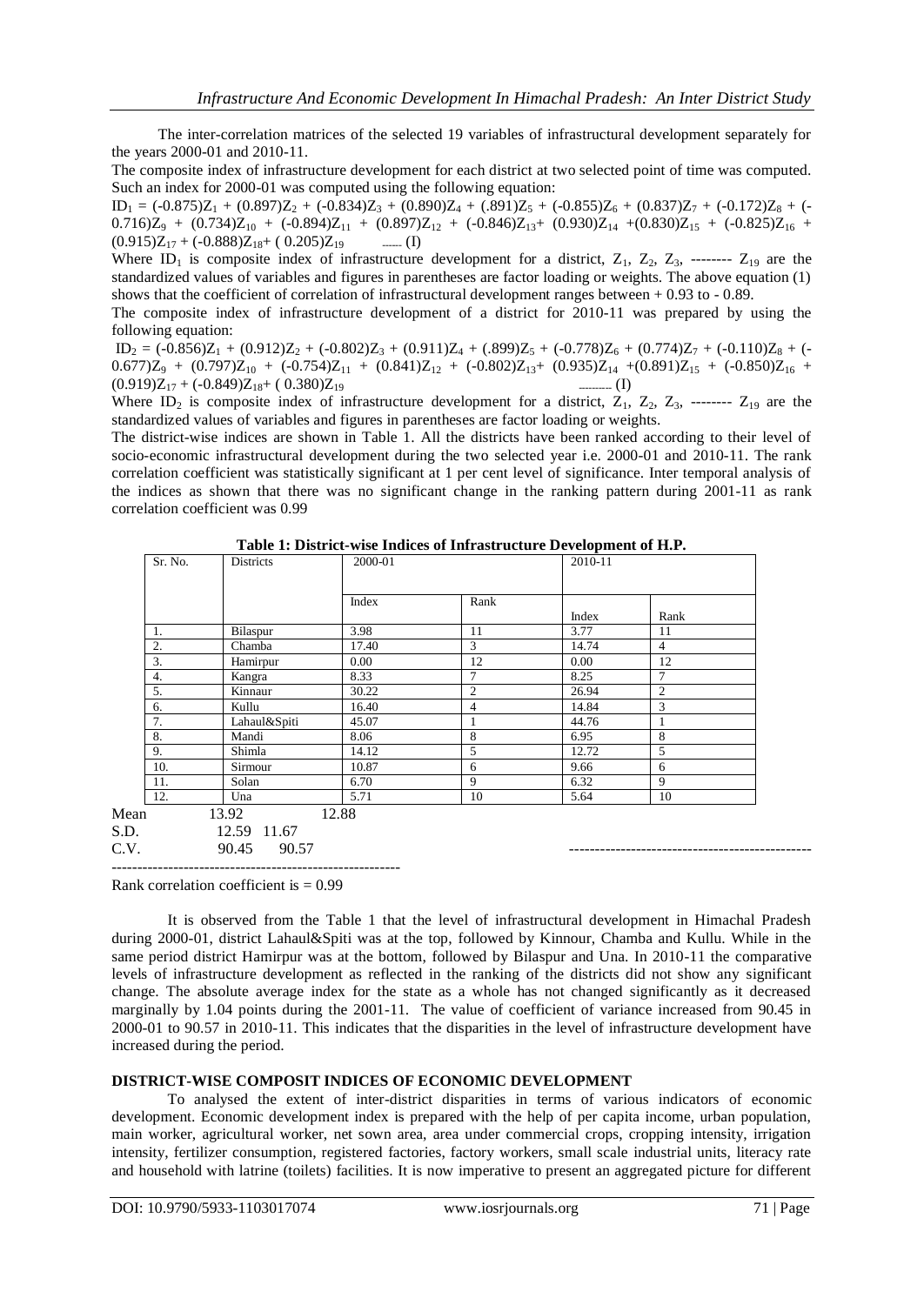districts with the help of composite indices of development. It has been calculated by the technique of "Frist principal Component Analysis". The inter-correlation matrices of the selected 20 variables of economic development for the years 2000-01 and 2010-11

The composite index of economic development for each district at two selected point of time was computed. Such an index for 2000-01 was computed using the following equation:

 $ED_1 = (-0.672)Z_1 + (0.331)Z_2 + (-0.860)Z_3 + (0.709)Z_4 + (.473)Z_5 + (-0.551)Z_6 + (-0.917)Z_7 + (0.724)Z_8 + (-0.917)Z_7 + (-0.917)Z_8$  $0.301)Z_9 + (0.515)Z_{10} + (0.646)Z_{11} + (0.311)Z_{12} + (0.271)Z_{13} + (0.832)Z_{14} + (-0.317)Z_{15} + (0.386)Z_{16} +$  $(0.464)Z_{17} + (-0.757)Z_{18} + (0.074)Z_{19} + (0.074)Z_{20}$  ----- (1)

Where  $ED_1$  is composite index of economic development for a district,  $Z_1$ ,  $Z_2$ ,  $Z_3$ , --------  $Z_{20}$  are the standardized values of variables and figures in parentheses are factor loading or weights.

The above equation (1) shows that the coefficient of correlation of economic development range between  $+ 0.97$ to - 0.53.The composite index of economic development of a district for 2010-11 was prepared by using the following equation:

 $ED_2 = (0.152)Z_1 + (0.535)Z_2 + (-0.233)Z_3 + (-0.196)Z_4 + (0.183)Z_5 + (-0.534)Z_6 + (0.448)Z_7 + (0.407)Z_8 +$  $(0.135)Z_9 + (0.927)Z_{10} + (0.899)Z_{11} + (0.890)Z_{12} + (0.874)Z_{13} + (0.977)Z_{14} + (0.893)Z_{15} + (0.565)Z_{16} +$  $(0.583)Z_{17} + (0.398)Z_{18} + (-0.092)Z_{19} + (0.200)Z_{20}$  --- (II)

Where  $ED_2$  is composite index of economic development for a district,  $Z_1$ ,  $Z_2$ ,  $Z_3$ , --------  $Z_{20}$  are the standardized values of variables and figures in parentheses are factor loading or weights.

The district-wise indices are shown in Table 2. All the districts have been ranked according to their level of economic development during the two selected year i.e. 2000-01 and 2010-11. The rank correlation coefficient was statistically significant at 1 per cent level of significance. Table 2 revealed that the rank correlation coefficient during the period was 0.826.

| Sr. No. | <b>Districts</b> | 2000-01      |                | 2010-11      |                |
|---------|------------------|--------------|----------------|--------------|----------------|
|         |                  | <b>Index</b> | Rank           | <b>Index</b> | Rank           |
| 1.      | Bilaspur         | 18.04        | 3              | 7.72         | $\overline{5}$ |
| 2.      | Chamba           | 12.04        | 9              | 0.62         | 9              |
| 3.      | Hamirpur         | 21.27        |                | 9.78         | 3              |
| 4.      | Kangra           | 16.69        | 6              | 7.79         | 6              |
| 5.      | Kinnaur          | 5.78         | 11             | 0.61         | 10             |
| 6.      | Kullu            | 13.58        | 8              | 0.04         | 11             |
| 7.      | Lahaul&Spiti     | 0.00         | 12             | 0.00         | 12             |
| 8.      | Mandi            | 17.36        | 5              | 4.31         | 8              |
| 9.      | Shimla           | 9.71         | 10             | 5.25         | $\mathcal{I}$  |
| 10.     | Sirmour          | 14.70        | 7              | 8.52         | $\overline{4}$ |
| 11.     | Solan            | 18.82        | $\overline{2}$ | 25.88        |                |
| 12.     | Una              | 17.78        | $\overline{4}$ | 11.46        | 2              |

**Table 2: District-wise indices of Economic Development in Himachal Pradesh**

S.D. 5.86 6.94 C.V.42.39 101.50

----------------------------------------------------------------------------------------------------------------

Rank correlation coefficient is  $= 0.83$ .

It is observed from the Table 2 that the level of economic development suggested that district Hamirpur was at the top, followed by Solan, Bilaspur and Una in Himachal Pradesh during 2000-01. While in the same period district Lahaul&Spiti was at the bottom, followed by Kinnaur and Shimla. In 2010-11 the district Solan was at the top, followed by Una, Hamirpur and Sirmour. While again the district Lahaul&Spiti at the bottom, followed by Kullu and Kinnaur. The absolute average index for the state as a whole has changed significantly as it increased by 6.98 points during the 2001-11. The value of coefficient of variance increased from 42.38 to 101.50 during 2001-11. This indicates that the disparities in the level of economic development have increased during the period.

The graphic presentation clearly indicates the growth trend of both the indices i.e. infrastructure development and economic development in Himachal Pradesh. It is presented in figure I. and II.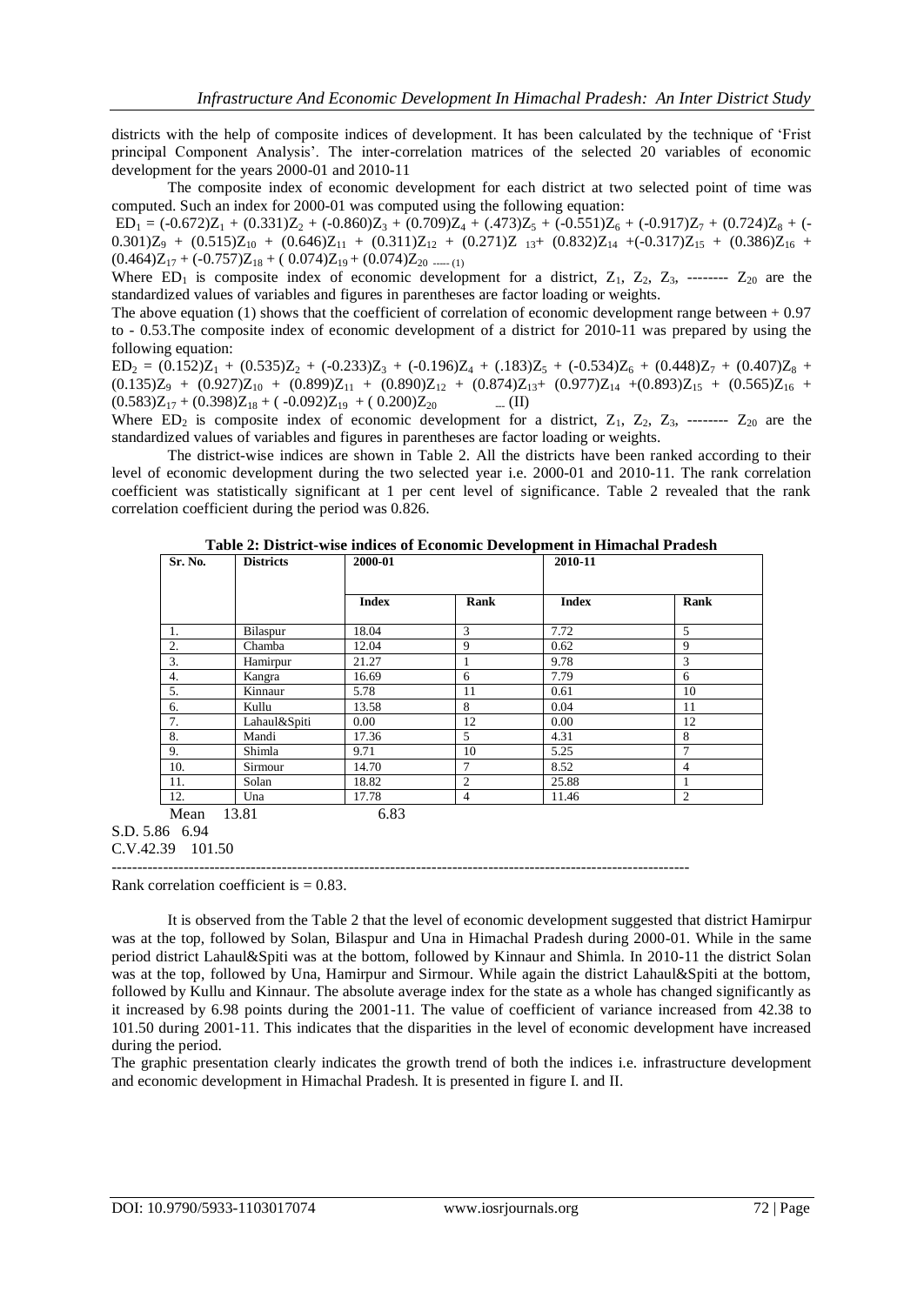



**Figure II: Comparative Assessment between Infrastructure Development and Economic Development in Himachal Pradesh (2010-11)**



#### **IV. Results And Conclusions**

 In Himachal Pradesh district-wise result clearly shows that Lahaul&Spiti district is achieving highest value in case of infrastructure development while the composite index of economic development value is almost the minimum level in both the study period. This may be due to at low density of population (2 persons per km.). However the per capita share of infrastructural facilities is at the highest level among all the districts of Himachal Pradesh. Similarly other tribal district of Kinnour rank second in infrastructure development. Moreover in tribal areas particularly in both districts number of infrastructure development programmes such as Hill Area Development Programme (HADP), Tribal Area Development Programme (TADP), Desert Development Programme (DDP), Drought Prone Area Programme (DPAP) and Border Area Development Programmes (BADP) are introduced on war footing.

 Regarding composite index of economic development the highly populated districts rank top position during 2000-01. Among these are Hamirpur rank 1st followed by Solan, Bilaspur, una and Kangra. However during 2010-11 Solan district gives manifold value of economic development i.e. 25.88 among all the districts. The reason may be faster growth of industrial development.